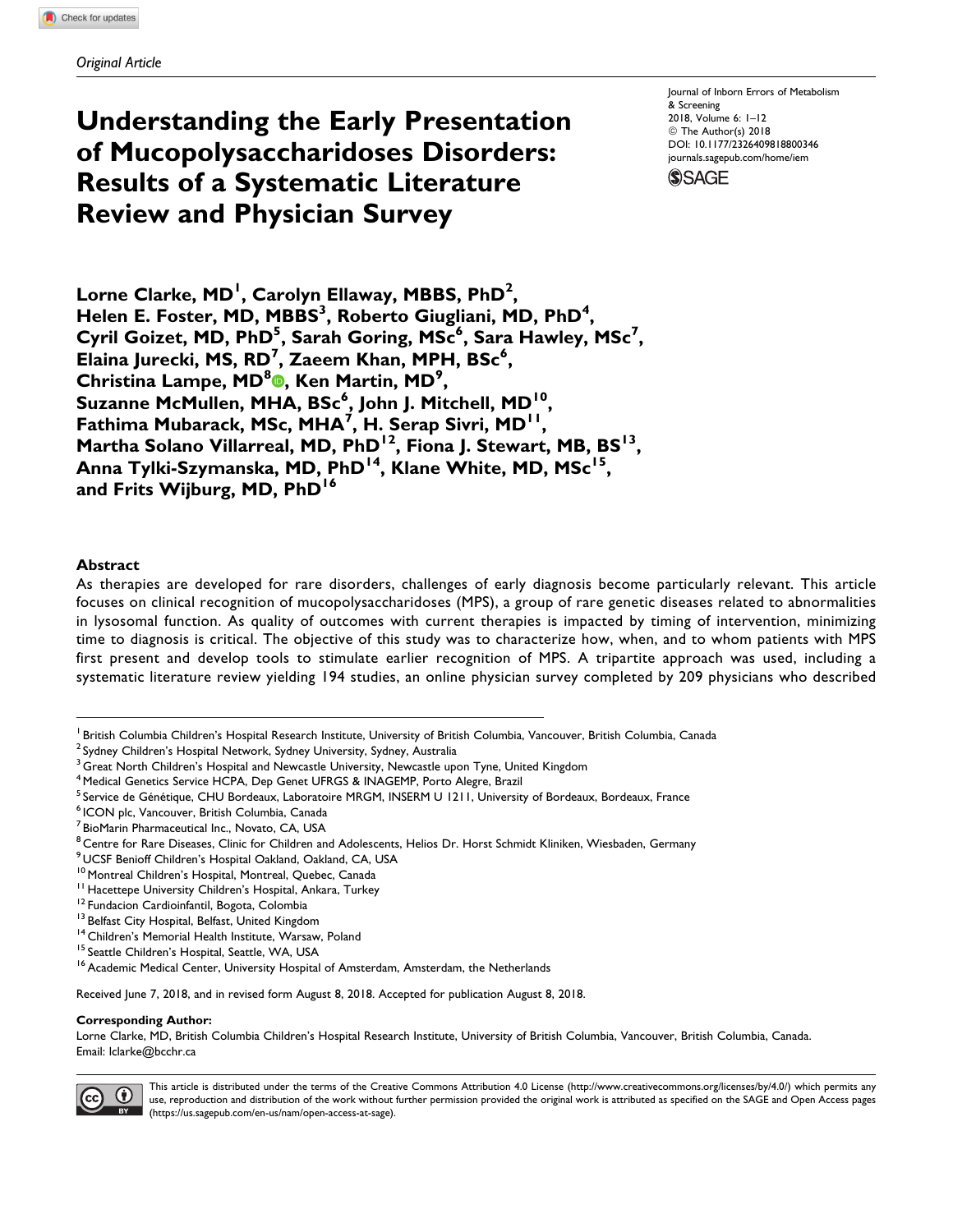859 MPS cases, and a global panel of MPS experts who distilled the findings. Red flag signs/symptoms were identified for cardiology, pediatric neurology, otorhinolaryngology, rheumatology, orthopedics, pediatrics, and general medicine and converted into simple, specialty-specific tools intended to facilitate early diagnosis of MPS, enabling improved patient outcomes.

#### Keywords

mucopolysaccharidoses, mucopolysaccharidosis I, mucopolysaccharidosis II, mucopolysaccharidosis III, mucopolysaccharidosis IV, mucopolysaccharidosis VI, mucopolysaccharidosis VII, diagnosis

# Introduction

The mucopolysaccharidoses (MPS) are rare genetic conditions caused by a deficiency of 1 of 11 lysosomal enzymes involved in glycosaminoglycan (GAG) catabolism. MPS is characterized by the accumulation of partially degraded GAGs (heparan sulfate, dermatan sulfate, keratan sulfate, chondroitin sulfate, or hyaluronan) within lysosomes and by the subsequent increase in GAGs in urine, blood, and cerebral spinal fluid.<sup>1,2</sup> Progressive damage occurs as GAGs accumulate within the cells. As lysosomes are found throughout the body, MPS can manifest through a myriad of signs and symptoms. Over time, MPS may result in multiple organ failure, cognitive impairment, and premature death.<sup>1</sup> Typically, symptom onset occurs between infancy and childhood.<sup>3</sup> The overall birth prevalence for MPS is approximately 1 in 25000 and varies by region and ethnic background.4–7

Seven MPS types have been identified (I, II, III, IV, VI, VII, and IX); MPS III has 4 subtypes (A, B, C, and D) and MPS IV has 2 (A and B). Although the subtypes are clinically similar, each one is linked to a specific enzyme deficiency. MPS II is inherited as an X-linked disorder, whereas all others are autosomal recessive conditions.<sup>1</sup>

MPS is usually diagnosed through biochemical testing for deficient enzymes and can be confirmed through molecular genetic testing. However, early clinical recognition of potential cases with MPS, which is needed to trigger this diagnostic testing, continues to pose a substantial challenge.<sup>8</sup> This is largely due to the disease rarity, phenotypic heterogeneity, and the wide range of nonspecific early signs and symptoms.

Diagnostic delays often involve referrals from one physician to another and place a substantial burden on the patient and caregivers. Patients are also at risk of misdiagnosis and undergoing inappropriate interventions or receiving ineffective treatments. Timely referral for diagnostic testing allows for prompt initiation of definitive therapy such as enzyme replacement therapy or hematopoietic stem cell transplantation for some types of MPS as well as enabling the appropriate management of secondary complications.<sup>9</sup> Earlier recognition also allows patients to partner with a physician with expertise in their rare disease and facilitates support through a patient organization sooner. Furthermore, early recognition alerts at-risk carriers and enables them to seek accurate genetic counseling and pursue prenatal testing and preimplantation genetic diagnosis.

A better understanding of the initial presentation of MPS is needed to improve early recognition of potential cases with MPS and facilitate a timely diagnosis, enabling optimal patient management and treatment when available. Unfortunately, previous efforts made in this area have not met with success.<sup>8</sup> Thus, a new approach is needed. The objectives of this review were to use a novel, evidence-based, multimethod approach to characterize how, when, and to whom individuals with MPS first present, identify specialty-specific red flag signs and symptoms, and develop clinical awareness diagnostic tools that have the potential to shorten the current diagnostic delay. The effectiveness of the tools will depend on how well the information they contain is disseminated and retained by the target audiences. By making different tools for each subspecialist, we aim to present only the most relevant information to each. However, effective dissemination of the tools subsequent to publication will be the most challenging and critical factor for ultimate success.

# Materials and Methods

To achieve the objectives of this study, a systematic literature review was conducted first, followed by a physician survey to supplement the published evidence with real-world clinical experience and compensate for the possibility of publication bias in the results of the literature review (ie, overrepresentation of rare signs and symptoms and under representation of common ones). The results from the systematic literature review and physician survey were then reviewed by a panel of 16 international clinical MPS experts in order to identify specialty-specific red flag signs and symptoms evident in the early stages of the disease and generate specialty-specific tools to increase clinical awareness of potential cases with MPS.

#### Systematic Literature Review

Search strategy and study selection. The following electronic databases were searched: Embase (1970 to 27 June 2016) and MEDLINE via PubMed (1970 to 27 June 2016). Handsearches for registry studies, clinical surveillance, natural history, and genotype–phenotype correlation studies were also conducted in PubMed using a key word search. A transparent and reproducible search strategy (Supplemental Files 1 and 2) was developed in accordance with best practice guidelines.<sup>10,11</sup> Searches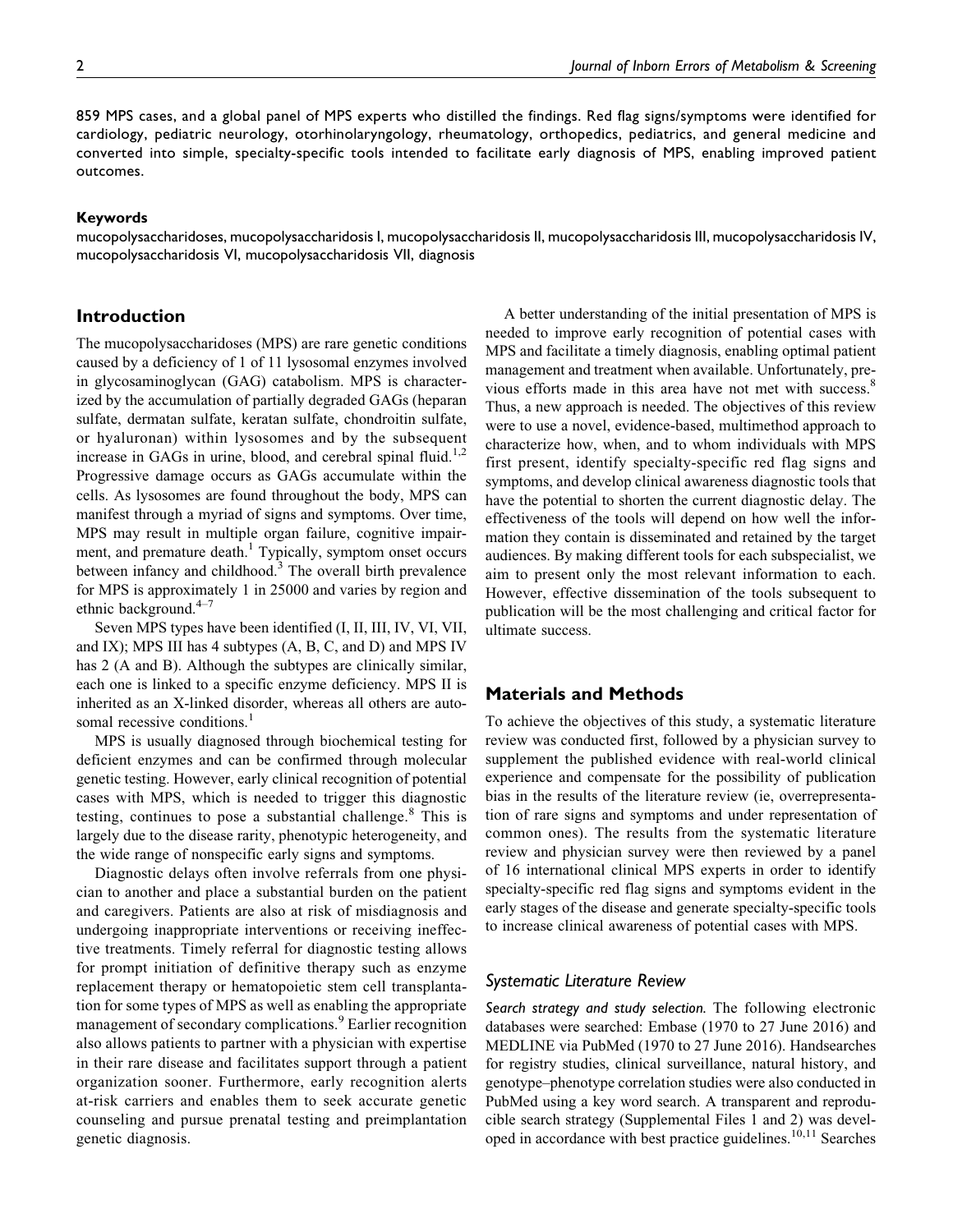

Figure 1. Literature review: PRISMA diagram.

N indicates number; PRISMA indicates Preferred Reporting Items for Systematic Reviews and Meta-Analyses.

were limited to English language and human studies only and were run on June 27, 2016.

Titles and abstracts of all articles obtained by the search were reviewed by a single reviewer (F.M.) against prespecified eligibility criteria. Titles and abstracts indicated as "unsure" were reviewed by a second reviewer (E.J.) for a final decision. Inclusion criteria were specified in terms of population, intervention and comparators, outcomes and study design (PICOS) framework. The population of interest was MPS (all types). No restrictions were placed on interventions, comparators, or study design. "Outcomes" included the clinical course leading to diagnosis, clinical presentation, presentation of signs and symptoms, clinical features, clinical assessment, phenotype, phenotype–genotype correlation, severity, or descriptions of slow or rapid progression of disease. All studies meeting the eligibility criteria were included in this review. Studies were excluded if they lacked information on presenting signs and symptoms or if they focused on therapeutics, diagnostics, newborn screening, or biochemical or molecular assays. A Preferred Reporting Items for Systematic Reviews and Meta-Analyses (PRISMA) flow diagram (Figure 1) was developed indicating the numbers of studies included and excluded at each stage of the review.

Data extraction and analysis. For each study, MPS type-specific data were extracted, meaning that a single study describing signs and symptoms of 2 different types of MPS was extracted as 2 separate records. Data were captured in Microsoft Excel extraction tables, and extraction fields were spot checked for potential errors.

Extracted data included median age of symptom onset, median age of diagnosis, median diagnostic delay, signs and symptoms (including presence/absence at case presentation and role in triggering the diagnosis), reporting physician specialty, and diagnostic errors. As most publications reported findings in aggregate, the units for reporting of the systematic literature review results are records as opposed to patients. Data were synthesized in tabular format; clinical features of MPS were stratified according to MPS type, age-group  $(1, 1-4, 5-9, 1)$  $\geq$ 10 years), major symptom categories, reporting physician specialty, or date of publication. Median values and ranges were used to present the data in aggregate.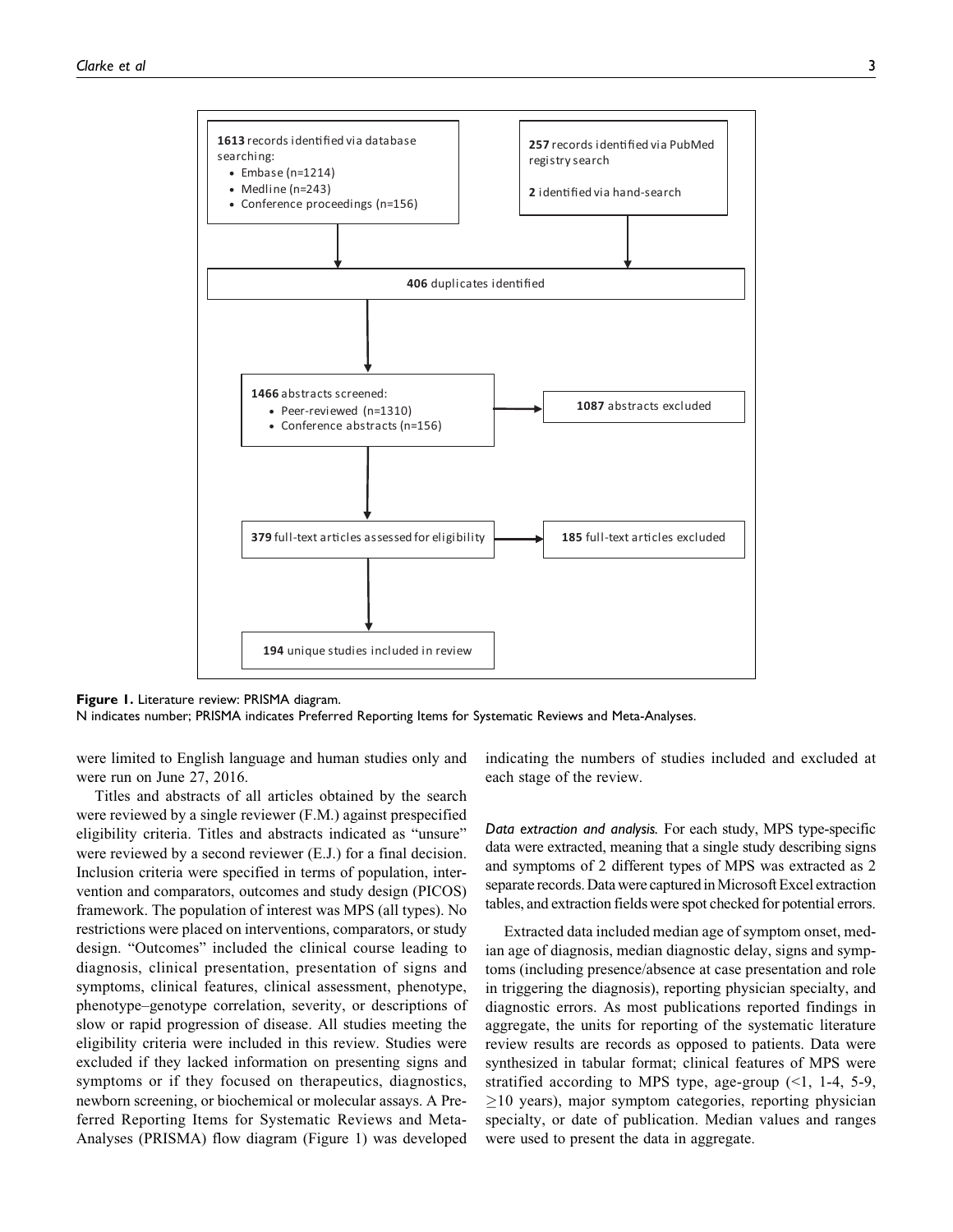

Figure 2. Literature review: duration of delays in diagnosis by mucopolysaccharidosis (MPS) type. \*Some studies excluded due to nonreporting. Age of diagnosis and duration of delay in diagnosis may not be consistent as results have been synthesized from different sources in the literature. Ranges are provided in brackets.

# Physician Survey

Distribution and eligibility. The target population for the physician survey was physicians to whom potential patients with MPS first present. Physicians were recruited from an online research panel that had previously consented to participate in surveys. Eligibility criteria included physician specialty, country of practice, and a requirement to have currently or previously identified, diagnosed, or managed a minimum of 1 patient with confirmed or suspected MPS. Specialties were selected based on expert feedback of the most likely physicians to whom patients with MPS would present. Eligible specialties included general medicine, orthopedics, rheumatology, neurology, internal medicine, ophthalmology, cardiology, pediatrics, clinical genetics/metabolic genetics, and otorhinolaryngology. Eligible countries were selected based on where known MPS clinics were located to increase the likelihood of identifying eligible physicians and to provide geographic variability within the study sample. Eligible countries included Argentina, Australia, Brazil, Canada, Colombia, France, Germany, Italy, Japan, Malaysia, Singapore, South Korea, Spain, Turkey, the United Kingdom, and the United States. Eligible physicians completed the survey online.

Survey contents. The survey included questions regarding the physicians' demographics and clinical practice, as well as experience with MPS including specific presenting signs and symptoms, referral patterns and laboratory and radiology investigations; they may order for patients with suspected MPS. Physicians were asked to describe up to 10 potential

cases with MPS they could recall, including the clinical features at presentation of the patient, the MPS type, the patient's age when symptoms first presented, and the duration that the patient had these presenting symptoms when they were either referred to them or referred on. The survey was available in 4 languages: English, Japanese, Portuguese, and Spanish. The survey took approximately 20 minutes to complete, and participants were compensated for their time. See Supplemental File 3 for the English version of the survey.

Data analysis. Data were synthesized in tabular format; clinical features of MPS were stratified according to MPS type, agegroup  $($  <1, 1-4, 5-9,  $\geq$  10 years), reporting physician specialty, and/or major symptom categories.

# Clinical Expert Panel

An international panel of 16 physicians highly experienced in managing cases with MPS was convened. Members of this panel provided input into the systematic literature review and physician survey methods and reviewed the results. Using these findings, along with group discussion based on personal expertise and clinical experience, the panel members recommended key red flag early signs and symptoms with relatively good sensitivity and specificity for detecting MPS based on the physician survey and the panel's clinical experience. The panel members provided recommendations for key red flag signs and symptoms that would be suitable for specialist and nonspecialist physicians. The tools developed based on these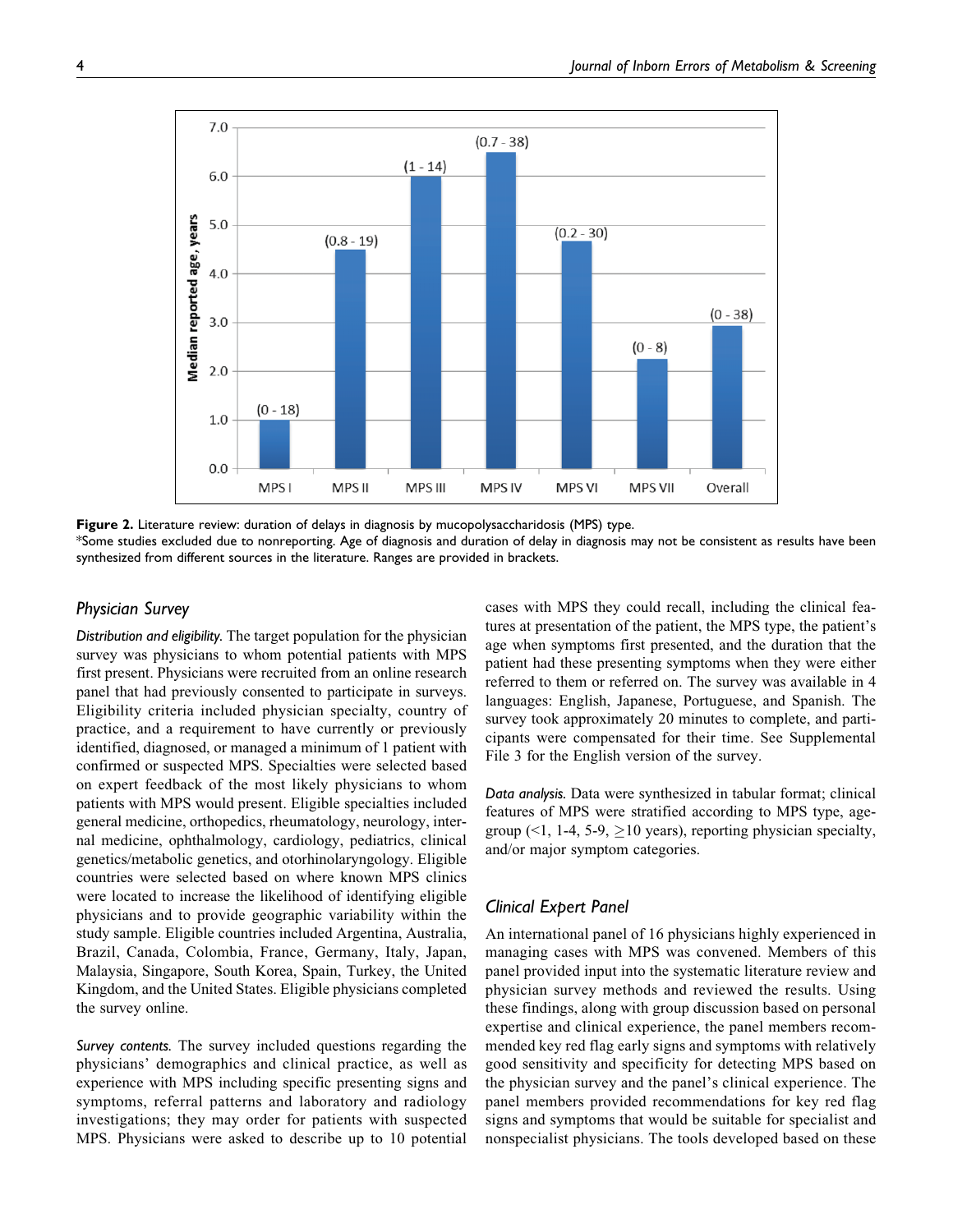|                                      |                | Physician Respondents<br>$(n = 209)$ |
|--------------------------------------|----------------|--------------------------------------|
|                                      | n              | $(\%)$                               |
| Specialty                            |                |                                      |
| General practice/family medicine     | 42             | (20.1)                               |
| Orthopedics                          | $\overline{2}$ | (5.7)                                |
| Rheumatology                         | 18             | (8.6)                                |
| Neurology                            | 13             | (6.2)                                |
| Internist                            | 23             | (11)                                 |
| Ophthalmology                        | 23             | (11)                                 |
| Medical genetics <sup>a</sup>        | O              | (0)                                  |
| Cardiology                           | 25             | (12)                                 |
| Pediatrics                           | 25             | (12)                                 |
| Metabolic disease/metabolic genetics | 18             | (8.6)                                |
| Otorhinolaryngologist                | 10             | (4.8)                                |

Table 1. Physician Survey: Number of Surveyed Physicians by Specialty.

<sup>a</sup>Physicians were recruited from specialist panels; however, a panel of prespecified medical geneticists was not available

red flag signs and symptoms underwent iterative review cycles with the panel as well as cross-referencing with the physician survey and literature review results to ensure that each sign or symptom was common enough among patients with MPS to warrant inclusion and seen sufficiently infrequently by the physician type in question to be a realistic trigger for screening. The exact balance of specificity versus sensitivity determining inclusion/exclusion of an individual sign or symptom was based on the collective clinical judgment of the expert panel.

# Results

#### Systematic Literature Review

A total of 1466 unique abstracts were identified. From these, 379 full-text publications were reviewed and 194 met the inclusion criteria (Figure 1). The majority  $(76\%)$  of these studies reported on a single MPS type. A total of 330 MPS type-specific records, representing 194 unique studies, were identified.

Of the 194 studies included, 38% were reviews, 22% were case reports, and the remainder included case series, observational studies, surveys, and guidelines. MPS type-specific sample sizes ranged from 1 patient to 1041 patients; 42% of records contained fewer than 10 patients and only 3% of records contained 75 or greater patients. Overall, 44% of studies were European in origin, followed by Asian (15% of studies), and North American (14% of studies). Each MPS type was described in at least 1 study; descriptions of MPS I (39% of studies) and MPS IV (32% of studies) were most frequent.

In studies where the specialty of the diagnosing physician was described, it was most frequently geneticists, pediatricians, or metabolic specialists. Delays in diagnosis are reported in Figure 2 (additional data in Supplemental File 4). The typical delay in diagnosis, from time of symptom onset, was reported to be 2.9 years (ranging from 0 to 38 years). In approximately 20% of records, the median delay in diagnosis was reported to be at least 10 years. Some variability was observed across MPS types; the longest delays in diagnosis tended to be reported for MPS IV.

Coarse facial features, short stature, corneal clouding, hepatomegaly, and/or splenomegaly were the predominant signs and symptoms at presentation. Other frequently published presenting signs and symptoms included heart valve abnormality, neurological abnormality, joint abnormality, and varying levels of facial dysmorphism (additional data in Supplemental File 5).

#### Physician Survey

A total of 521 physicians were screened; 209 were eligible, and they participated in the survey. Between 5 and 20 participants were included per country, with general medicine being the most frequently represented specialty (20% of participants) and otorhinolaryngology the least frequent (5% of participants; Table 1). The majority of participants practiced in an academic setting (65%), and the study sample had a median of 16 years' experience postresidency (range: 2-56 years). Participants had experience with a median of 1 current MPS case (range: 0 to 200), and 3 previous MPS cases (range: 0 to 300). The majority (78%) of physicians had experience with MPS I. Participants reported having the least experience with MPS VII (14% reported any experience).

Physician participants described a total of 859 cases with MPS, with just over half of the cases being MPS I ( $n = 435$ ) and only 17 cases being MPS VII. For all MPS types, 67% of cases described first presented under the age of 12 years, with 25% presenting under the age of 4 years.

Skeletal malformations and joint problems were the presenting signs and symptoms most frequently noted by the physicians, reported in more than 20% of cases across all MPS types (Figure 3). Gait disturbances, growth retardation, dysmorphic facial features, psychomotor retardation, and liver enlargement were also frequently reported, observed in more than 20% of reported cases for most MPS types. Corneal clouding was the most frequently observed ophthalmological sign for most MPS types (26% of all cases with MPS). Heart abnormalities and liver enlargement were observed at presentation in more than 20% of all cases with MPS reported, with heart abnormalities in over 30% of cases with MPS I, IV, and VI. MPS III was the type for which neurological signs and symptoms were most frequently reported at presentation.

Among cases presenting under the age of 4, just over half of patients presented with skeletal abnormalities or dysmorphic facial features (52% and 51%, respectively). Other frequently reported signs and symptoms in this age-group included developmental delay (45% of patients), growth retardation (38%), psychomotor retardation (36%), hypotonia (31%), and cognitive impairment (30%).

Forty-one percent of physicians reported that their patient had signs and symptoms that they did not know were associated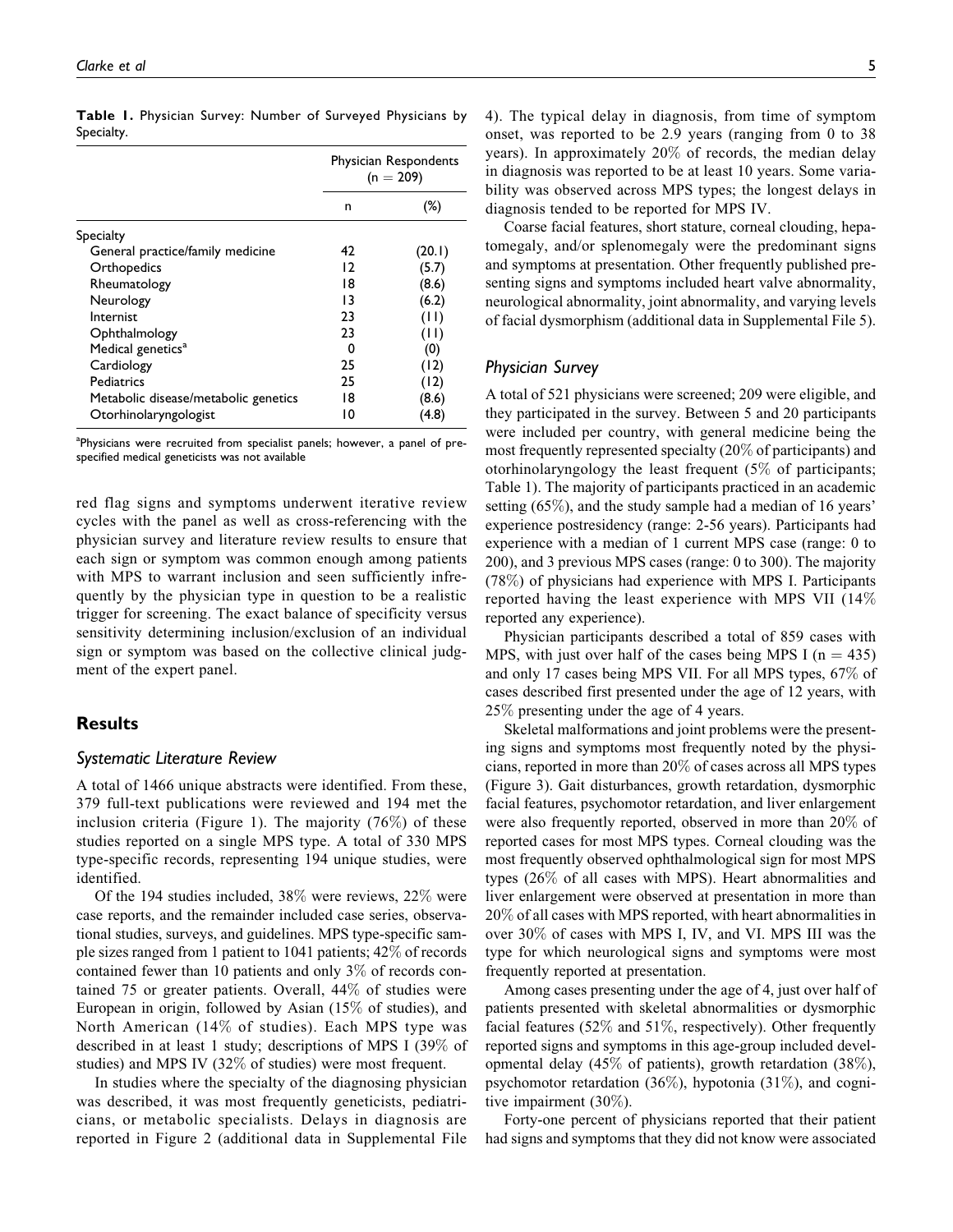|                             |                                                        | MPS I<br>$(n=435)$<br>% | <b>MPS II</b><br>$(n=42)$<br>$\%$        | <b>MPS III</b><br>$(n=148)$<br>$\%$ | <b>MPS IV</b><br>$(n=106)$<br>$\%$ | <b>MPS VI</b><br>$(n=21)$<br>$\%$ | <b>MPS VII</b><br>$(n=17)$<br>$\%$ | <b>MPS IX</b><br>$(n=21)$<br>%   | Unknown<br>$(n=69)$<br>% | <b>Overall</b><br>$(n=859)$<br>% |
|-----------------------------|--------------------------------------------------------|-------------------------|------------------------------------------|-------------------------------------|------------------------------------|-----------------------------------|------------------------------------|----------------------------------|--------------------------|----------------------------------|
|                             | Skeletal malformations                                 | 49.4                    | 50                                       | 30.4                                | 68.9                               | 61.9                              | 29.4                               | 52.4                             | 34.8                     |                                  |
|                             | Joint problems (stiffness or hypermobility)            | 33.8                    | 28.6                                     | 37.2                                | 34.9                               | 42.9                              | 35.3                               | 52.4                             | 30.4                     | 34.7                             |
|                             | Gait disturbance                                       | 26.9                    | 19                                       | 18.9                                | 39.6                               | 28.6                              | 29.4                               | 33.3                             | 24.6                     | 26.8                             |
|                             | Growth delays/short stature                            | 30.6                    | 26.2                                     | 27.7                                | 42.5                               | 57.1                              | 11.8                               | 23.8                             | 27.5                     | 31.2                             |
|                             | Knee deformities                                       | 18.4                    | 26.2                                     | 12.8                                | 28.3                               | 28.6                              | 23.5                               | 23.8                             | 13                       | 19.1                             |
| Skeletal/muscular           | Hip deformities                                        | 17                      | 4.8                                      | 16.9                                | 27.4                               | 19                                | 5.9                                | 14.3                             | 11.6                     | 17                               |
|                             | Gibbus deformity                                       | 10.1                    | 14.3                                     | 2.7                                 | 15.1                               | 14.3                              | 5.9                                | 14.3                             | 7.2                      | 9.5                              |
|                             | Other                                                  | 1.1                     | $\sqrt{2}$                               | $\begin{array}{c} \n\end{array}$    | $\cup$                             | $\bigcirc$                        | 5.9                                | 4.8                              | 1.4                      | 0.9                              |
|                             | Dysmorphic/coarse facial features                      | 40.2                    | 35.7                                     | 37.8                                | 36.8                               | 38.1                              | 29.4                               | 19                               | 27.5                     | 37.4                             |
| Develop-<br>mental          | Psychomotor retardation                                | 32 <sup>°</sup>         | 33.3                                     | 38.5                                | 35.8                               | 42.9                              | 11.8                               | 28.6                             | 24.6                     | 32.8                             |
|                             | Hypotonia                                              | 22.3                    | 21.4                                     | 30.4                                | 17                                 | 19                                | 35.3                               | 23.8                             | 14.5                     | 22.6                             |
|                             | Other                                                  | 0.5                     | $\bigcirc$                               | $\overline{0}$                      | $\circ$                            | $\overline{0}$                    | $\circ$                            | $\bigcirc$                       | $\Omega$                 | 0.2                              |
|                             | Heart abnormalities                                    | 30.6                    | 16.7                                     | 12.8                                | 36.8                               | 42.9                              | 5.9                                | 14.3                             | 17.4                     | 26                               |
|                             | Breathing abnormalities                                | 16.8<br>13.1            | 9.5                                      | 16.2<br>18.9                        | 21.7<br>13.2                       | 19                                | 11.8                               | 23.8<br>23.8                     | 24.6<br>17.4             | 17.7                             |
| Organ system<br>involvement | Sleep apnea/sleep disordered breathing                 | 26.2                    | 9.5<br>23.8                              | 29.1                                | 23.6                               | 28.6<br>23.8                      | 11.8<br>23.5                       | 19                               | 8.7                      | 14.9<br>24.6                     |
|                             | Liver enlargement<br>Spleen enlargement                | 21.6                    | 21.4                                     | 18.2                                | 21.7                               | 23.8                              | 11.8                               | 9.5                              | 13                       | 19.9                             |
|                             | Hearing deficits                                       | 11.3                    | 16.7                                     | 16.9                                | 10.4                               | 14.3                              | 5.9                                | 4.8                              | 15.9                     | 12.6                             |
|                             | Multiple or recurrent hernia                           | 5.3                     | 14.3                                     | 4.1                                 | 10.4                               | 14.3                              | 17.6                               | 4.8                              | 4.3                      | 6.5                              |
|                             | Other                                                  | 0.2                     | $\circledcirc$                           | $\begin{array}{c} \n\end{array}$    | $\overline{0}$                     | $\overline{0}$                    | $\overline{0}$                     | $\circledcirc$                   | $\circ$                  | 0.1                              |
|                             | Clouding of the cornea                                 | 34                      | 19                                       | 16.2                                | 24.5                               | 33.3                              | 35.3                               | 9.5                              | 7.2                      | 26.3                             |
|                             | Retinal degeneration                                   | 14.3                    | 9.5                                      | 14.2                                | 12.3                               | 9.5                               | 5.9                                | 38.1                             | 8.7                      | 13.6                             |
| logical                     | Glaucoma/increased intraocular pressure                | 9.7                     | 11.9                                     | 16.9                                | 13.2                               | 14.3                              | 29.4                               | 4.8                              | 8.7                      | 11.8                             |
| Ophthalmo-                  | Other                                                  | 0.9                     | $\begin{array}{c} 0 \end{array}$         | $\overline{2}$                      | $\overline{0}$                     | $\overline{0}$                    | $\circ$                            | 9.5                              | 1.4                      | 1.2                              |
|                             | Developmental delays                                   | 33.8                    | 19                                       | 32.4                                | 23.6                               | 23.8                              | 11.8                               | 28.6                             | 20.3                     | 29.7                             |
|                             | Cognitive delays                                       | 22.1                    | 9.5                                      | 34.5                                | 13.2                               | 28.6                              | 11.8                               | 28.6                             | 18.8                     | 22.4                             |
| Neurological                | Hyperactivity                                          | 12                      | 11.9                                     | 41.9                                | 17.9                               | 19                                | 11.8                               | 23.8                             | 14.5                     | 18.5                             |
|                             | Autism spectrum disorder                               | 8.7                     | $\cup$                                   | 26.4                                | 9.4                                | 14.3                              | 11.8                               | 4.8                              | 8.7                      | 11.5                             |
|                             | Attention deficits                                     | 13.3                    | 19                                       | 31.8                                | 10.4                               | 19                                | 17.6                               | 23.8                             | 7.2                      | 16.4                             |
|                             | Carpal tunnel syndrome                                 | 6.2                     | 4.8                                      | 5.4                                 | 5.7                                | 9.5                               | $\begin{array}{c} \n\end{array}$   | $\cup$                           | 5.8                      | 5.7                              |
|                             | Other                                                  | 0.5                     | $\begin{array}{c} \n\end{array}$         | 1.4                                 | $\begin{array}{c} \n\end{array}$   | $\bigcirc$                        | $\begin{array}{c} \n\end{array}$   | $\begin{array}{c} \n\end{array}$ | $\cup$                   | 0.5                              |
|                             | Frequent ear infections                                | 20.2                    | 21.4                                     | 10.8                                | 19.8                               | 9.5                               | 11.8                               | 28.6                             | 15.9                     | 18                               |
| Otorhinolaryngo-            | Frequent sinus infections                              | 13.8                    | 9.5                                      | 20.3                                | 19.8                               | 14.3                              | 23.5                               | 9.5                              | 15.9                     | 15.7                             |
| logical                     | Frequent tonsil infections                             | 9.4                     | 11.9                                     | 18.9                                | 6.6                                | 23.8                              | 5.9                                | 19                               | 10.1                     | 11.4                             |
|                             | Frequent placement of ear tubes                        | $\sqrt{6}$              | 7.1                                      | 11.5                                | 9.4                                | 9.5                               | 5.9                                | 19                               | 5.8                      | 7.8                              |
|                             | Hearing impairment                                     | 9.4                     | 9.5                                      | 15.5                                | 12.3                               | 23.8                              | $\overline{0}$                     | 14.3                             | 4.3                      | 10.7                             |
|                             | Other                                                  | 0.2                     | $\begin{array}{c} \n\end{array}$         | $\overline{0}$                      | $\begin{array}{c} \n\end{array}$   | $\overline{0}$                    | $\bigcirc$                         | $\cup$                           | $\bigcirc$               | 0.1                              |
|                             | Skin abnormalities                                     | 12.4                    | 26.2                                     | 11.5                                | 14.2                               | 14.3                              | 11.8                               | 14.3                             | 10.1                     | 13                               |
|                             | Hair abnormalities                                     | 12.6                    | 11.9                                     | 16.9                                | 7.5                                | 19                                | 17.6                               | 9.5<br>14.3                      | 1.4                      | 12                               |
|                             | Hydrops fetalis<br>Poor dentition/dental abnormalities | 4.1<br>13.1             | $\begin{array}{c} \n\end{array}$<br>14.3 | 11.5<br>15.5                        | 9.4<br>16                          | 4.8<br>19                         | 11.8<br>$\circ$                    | 9.5                              | 2.9<br>7.2               | 6.2<br>13.3                      |
| Other                       | Frequent colds/upper respiratory tract infections      | $\overline{9}$          | 2.4                                      | 10.8                                | 9.4                                | 9.5                               | 23.5                               | 33.3                             | 10.1                     | 10                               |
|                             | Macroglossia                                           | 12.2                    | 7.1                                      | 15.5                                | 13.2                               | 19                                | $\circ$                            | 9.5                              | 11.6                     | 12.5                             |
|                             | Family history of MPS                                  | 5.7                     | $\cup$                                   | 6.1                                 | 4.7                                | 14.3                              | 17.6                               | 4.8                              | 5.8                      | 5.8                              |
|                             | Other                                                  | 0.7                     | 2.4                                      | 0.7                                 | $\bigcap$                          | $\bigcap$                         | $\bigcap$                          | 4.8                              | 4.3                      | $\overline{1}$                   |
|                             |                                                        |                         |                                          |                                     |                                    |                                   |                                    |                                  |                          |                                  |

Figure 3. Physician survey: signs/symptoms present when mucopolysaccharidosis (MPS) first suspected or patient referred with suspected MPS\*.

\*Proportion among reported cases. Physicians were permitted to enter data for up to 10 patients; however, they were not asked to pull these data from patient charts—these are likely from memory. Cells are shaded if greater than 20%, with darkest shading for maximum values; "Other" fields within each subsection are populated by free-text fields. Ns in the column headers represent the number of patients entered where at least one symptom was also provided.

with MPS, including various behavioral abnormalities  $(5\%)$ , abdominal conditions such as hernias or hepatosplenomegaly (4%), skeletal manifestations (3%), and visual conditions (2%).

Large variation was observed in the duration that patients had MPS features prior to being referred or tested for MPS, ranging from 1 month to 5 years. The signs and symptoms that were present for the longest mean duration prior to referral included carpal tunnel syndrome, skin abnormalities, recurrent ear, nose, and/or sinus infection, gibbus, heart abnormalities, and a family history of MPS, all present for a mean of over 13 months prior to referral (Table 2).

Referral patterns demonstrated that a large number of specialties were involved in the pathway to an MPS diagnosis (Figure 4). General practice and pediatrics were the 2 specialties from which the surveyed physicians most frequently received referrals. Metabolic specialists and pediatricians were the specialties to which the surveyed physicians most frequently referred patients. Among the surveyed physicians, 27% indicated that they would order an initial screening test for MPS prior to referring a patient with suspected MPS. This highlights the need for better education of the medical community on MPS screening and testing.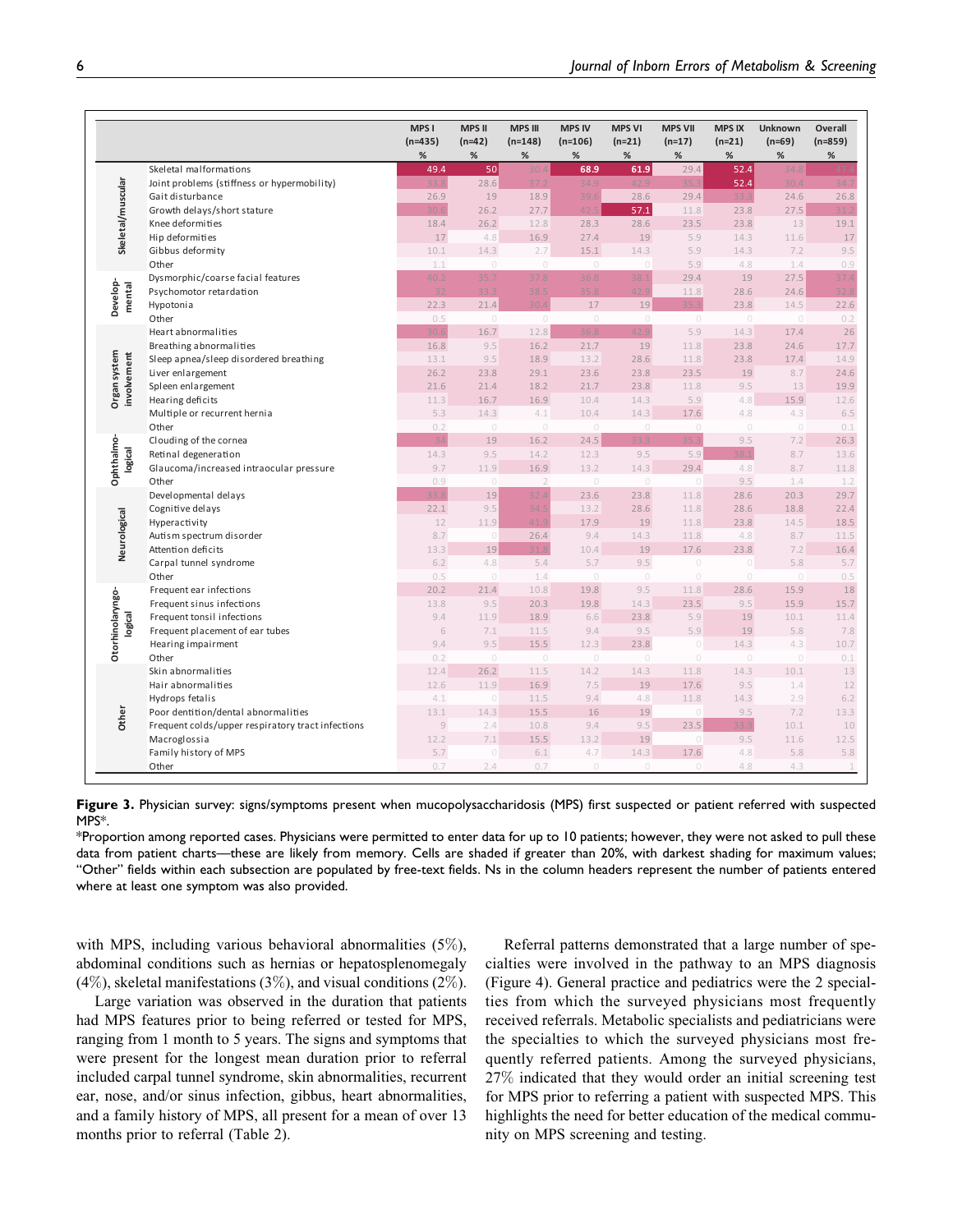| Table 2. Physician Survey: Duration of Specific Signs/Symptoms at the Time of Decision to Test/Referral. <sup>a</sup> |
|-----------------------------------------------------------------------------------------------------------------------|
|-----------------------------------------------------------------------------------------------------------------------|

|                                                    |                           |            | Duration of Symptom Prior to Testing or Referral (months) |
|----------------------------------------------------|---------------------------|------------|-----------------------------------------------------------|
|                                                    | Patients with symptom (n) | Mean (SD)  | Median (Range)                                            |
| Skeletal/muscular                                  |                           |            |                                                           |
| Skeletal malformations                             | 407                       | 12.2(11.3) | $10(1-60)$                                                |
| Joint problems (stiffness or hypermobility)        | 298                       | 12.8(11.5) | $9(1-60)$                                                 |
| Gait disturbance                                   | 230                       | 10.4(9.6)  | $6(1-60)$                                                 |
| Growth delays/short stature                        | 268                       | 11.6(10.9) | $7(1-53)$                                                 |
| Knee deformities                                   | 164                       | 12.2(10.6) | $9(1-48)$                                                 |
| Hip deformities                                    | 146                       | 12.9(11.9) | $10(1-53)$                                                |
| Gibbus deformity                                   | 82                        | 14.5(12.8) | $10(1-60)$                                                |
| Developmental                                      |                           |            |                                                           |
| Dysmorphic/coarse facial features                  | 321                       | 11.0(10.7) | $7(1-60)$                                                 |
| Psychomotor retardation                            | 282                       | 10.2(9.9)  | $6(1-60)$                                                 |
| Hypotonia                                          | 194                       | 7.3(6.4)   | $6(1-30)$                                                 |
| Organ system involvement                           |                           |            |                                                           |
| Heart abnormalities                                | 223                       | 14.8(11.8) | $12(1-53)$                                                |
| Breathing abnormalities                            | 152                       | 11.2(9.8)  | $6.5$ (1-53)                                              |
| Sleep apnea/sleep disordered breathing             | 128                       | 10.6(9.0)  | $7(1-60)$                                                 |
| Liver enlargement                                  | 211                       | 12.4(12.1) | $9(1-60)$                                                 |
| Spleen enlargement                                 | 7                         | 12.5(12.3) | $10(1-60)$                                                |
| Hearing deficits                                   | 108                       | 11.3(9.4)  | $7(1-48)$                                                 |
| Multiple or recurrent hernia                       | 56                        | 12.6(11.9) | $10(1-60)$                                                |
| Ophthalmological                                   |                           |            |                                                           |
| Clouding of the cornea                             | 226                       | 11.9(11.2) | $10(1-60)$                                                |
| Retinal degeneration                               | 117                       | 8.7(5.8)   | $6(1-24)$                                                 |
| Glaucoma/increased intraocular pressure            | 0                         | 10.5(10.2) | $6.5$ (1-48)                                              |
| Neurological                                       |                           |            |                                                           |
| Developmental delays                               | 255                       | 10.8(10.8) | $6(1-60)$                                                 |
| Cognitive delays                                   | 192                       | 12.2(11.4) | $7(1-60)$                                                 |
| <b>Hyperactivity</b>                               | 159                       | 9.7(10.8)  | $6(1-60)$                                                 |
| Autism spectrum disorder                           | 99                        | 10.6(12.2) | $6(1-60)$                                                 |
| Attention deficits                                 | 4                         | 9.9(8.7)   | $6(1-40)$                                                 |
| Carpal tunnel syndrome                             | 49                        | 15.1(13.3) | $13(1-60)$                                                |
| Otorhinolaryngological                             |                           |            |                                                           |
| Frequent ear infections                            | 155                       | 13.2(10.9) | $12(1-60)$                                                |
| Frequent sinus infections                          | 135                       | 13.2(11.3) | $11(1-60)$                                                |
| Frequent tonsil infections                         | 98                        | 9.6(9.3)   | $6(1-48)$                                                 |
| Frequent placement of ear tubes                    | 67                        | 9.2(7.0)   | $7(1-30)$                                                 |
| Hearing impairment                                 | 92                        | 12.6(10.5) | $10(1-48)$                                                |
| Other                                              |                           |            |                                                           |
| Skin abnormalities                                 | 112                       | 14.9(12.5) | $12(1-60)$                                                |
| Hair abnormalities                                 | 103                       | 12.4(11.0) | $10(1-60)$                                                |
| Hydrops fetalis                                    | 53                        | 6.2(4.0)   | $6(2-20)$                                                 |
| Poor dentition/ dental abnormalities               | $ $  4                    | 11.6(10.1) | $8(1-48)$                                                 |
| Frequent colds/ upper respiratory tract infections | 86                        | 12.3(9.7)  | $12(1-40)$                                                |
| Macroglossia                                       | 107                       | 11.1(9.7)  | $7(1-48)$                                                 |
| Family history of MPS                              | 50                        | 16.1(14.1) | $12(1-60)$                                                |

Abbreviations: MPS: Mucopolysaccharidosis; SD: Standard deviation.

<sup>a</sup>At time the surveyed physician decided to test for MPS or refer on or before the case was referred to the surveyed physician.

# Clinical Expert Panel

The expert panel identified red flag signs and symptoms for consideration based on the systematic literature review, physician survey, and their own clinical experience. The red flag signs and symptoms were selected to be specific to physicians in pediatrics or general medicine as well as those in 5 subspecialty types to whom patients with early signs of MPS are likely

to be referred: cardiology, pediatric neurology, otorhinolaryngology, rheumatology, and orthopedics. These specialties were selected based on the referral patterns reported in the physician survey, the early signs and symptoms identified in the systematic literature review and physician survey, and expert experience. One to 6 key red flag signs and symptoms were identified for each specialty type and were further augmented with lists of corroborating signs/symptoms to aid in the establishment of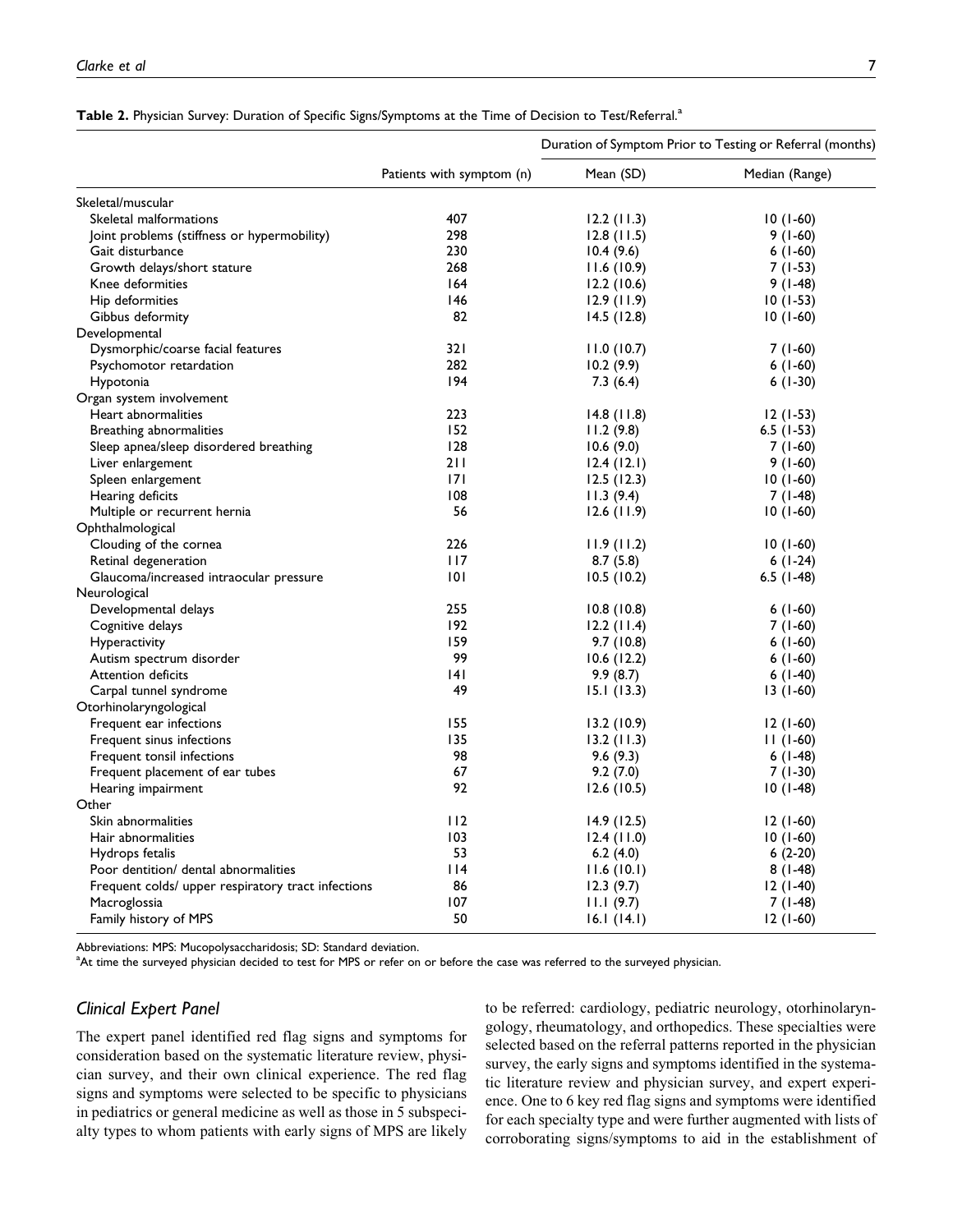

Figure 4. Physician survey: alluvial plots showing which specialties the surveyed physicians received the mucopolysaccharidosis (MPS) referrals from (A) and which specialties the surveyed physicians referred suspected MPS patients to (B).

Notes: The alluvial plot is weighted by the number of patients such that if a specialist said they had received 10 referrals from a general practitioner and 20 from a pediatrician, these weights are captured in the diagram.

clinical suspicion of MPS (Table 3). These red flag signs and symptoms were then converted into specialty-specific clinical awareness diagnostic tools (Supplemental Files 6, 7, 8, 9, 10, 11, and 12). The tools were developed to be simple and visual. They also highlight the incidence of MPS and urgency of early diagnosis, provide information on additional signs and symptoms to help establish stronger clinical suspicion of MPS and motivate testing, and list next steps.

While discussing next steps, the panel noted the differing availability of screening and diagnostic test options globally and the continuous improvement in testing technologies over time. These factors, combined with those previously noted highlight the need to better educate the medical community on MPS screening and testing, led to the identification of the need for a global MPS testing website with up-to-date, regionspecific information. As a result, [www.test4mps.com](http://www.test4mps.com) website was developed to provide information on how to test for MPS and to house a searchable database of laboratories that conduct MPS testing around the world.

# **Discussion**

The largely unappreciated need for early diagnosis of MPS was evident in the physician survey and systematic review. Patient cases described in the physician survey were observed to have signs and symptoms for over a year prior to referral, ranging up to 5 years. Additionally, the observed referral patterns indicate that patients are presenting to a variety of specialists and are being referred on to a variety of other specialists. The systematic literature review reflected similar trends, with nearly 40% of records reporting a delay in diagnosis of 1 to 4 years and 20% reporting a delay of greater than 10 years. This clearly demonstrates a need to improve the early recognition of signs and symptoms to facilitate earlier MPS screening and referral to metabolic specialists or clinical geneticists.

Results of the survey and literature review also highlighted challenges of early MPS diagnosis: rarity and the varied and sometimes subtle nature of signs and symptoms at presentation. Forty one percent of physicians in the survey reported that their patient(s) had signs or symptoms that they were not initially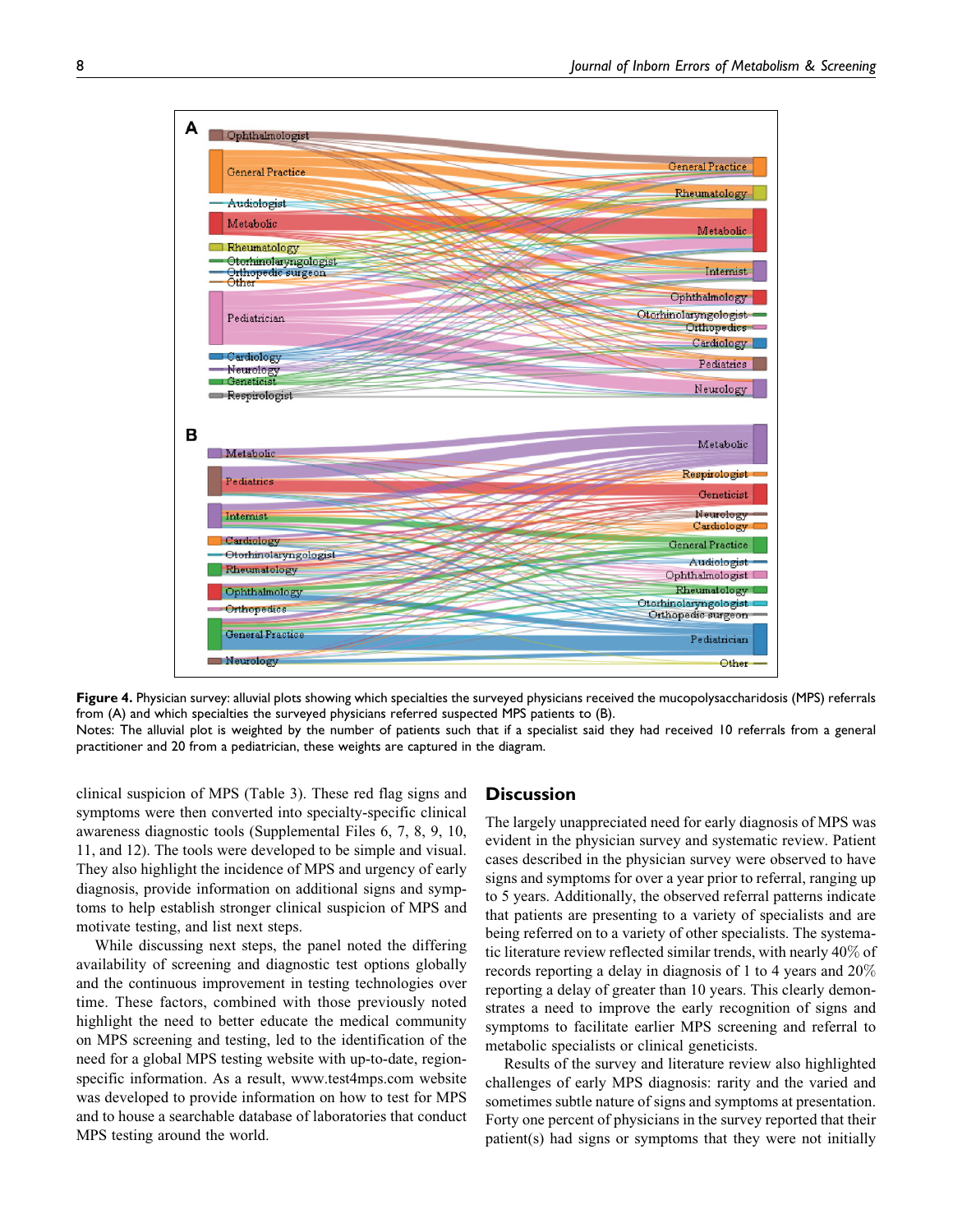|                                     | Table 3. List of Specialty-Specific Red Flag Symptoms for M     | PS Developed by International Panel of MPS Experts                                     |                                                                                |                                                                                                                                  |
|-------------------------------------|-----------------------------------------------------------------|----------------------------------------------------------------------------------------|--------------------------------------------------------------------------------|----------------------------------------------------------------------------------------------------------------------------------|
| Specialty                           |                                                                 | Red Flag Symptoms                                                                      |                                                                                | Corroborating Symptoms                                                                                                           |
| Orthopedics                         | osteonecrosis (perthes-like)<br>Bilateral hip dysplasia/        | (hypoplasia, beaking,<br>platyspondyly, kyphosis/gibbus)<br>Vertebral body abnormality |                                                                                | Abnormal skeletal features (such as gibbus,<br>pectus, broad ribs, hypoplastic odontoid,<br>enlarged sella turcica, genu valgus) |
| Otolaryngology<br>Cardiology        | Recurrent ear, nose, or throat<br>Cardiac valve thickening      | Progressive<br>Upper airway                                                            |                                                                                | Atypical Mongolian spots                                                                                                         |
|                                     | infection                                                       | hearing loss<br>obstruction                                                            |                                                                                | Carpal tunnel syndrome (bilateral)                                                                                               |
| Pediatric Neurology<br>Rheumatology | Developmental delay/regression<br>Unexplained arthropathy (with | Hyperactivity<br>No evidence of<br>Language delay                                      |                                                                                | Chronic rhinorrhea                                                                                                               |
|                                     | or without pain)                                                | inflammation                                                                           |                                                                                | Clawed hands                                                                                                                     |
| Pediatricians                       | Gibbus<br>Short stature/<br>Decreasing                          | ENT-related<br>Recurrent<br>Developmental<br>delay                                     | Inguinal or umbilical<br>hernia, especially<br>and/or spleen<br>Enlarged liver | Coarse facial features<br>Corneal clouding                                                                                       |
|                                     | growth velocity                                                 | symptoms or<br>infections                                                              | recurrent/history<br>of hernia repair                                          | Dental abnormalities                                                                                                             |
| Practitioners<br>General            | Early onset<br>spinal<br>arthropathy<br>Unexplained             | restrictions/stiffness or laxity/<br>hypermobility<br>Joint                            | Cardiac valvular Early corneal clouding<br>disease                             | Dilated Virchow-Robin spaces<br>Difficulty opening mouth<br>Developmental delay                                                  |
|                                     | disease<br>with or without                                      |                                                                                        |                                                                                |                                                                                                                                  |
|                                     | pain                                                            |                                                                                        |                                                                                | Enlarged tonsils/adenoids<br>Glaucoma (bilateral)                                                                                |
|                                     |                                                                 |                                                                                        |                                                                                | Hearing loss                                                                                                                     |
|                                     |                                                                 |                                                                                        |                                                                                | Heart valve disease                                                                                                              |
|                                     |                                                                 |                                                                                        |                                                                                | Hernias, including previous hernia repair                                                                                        |
|                                     |                                                                 |                                                                                        |                                                                                | Hirsutism                                                                                                                        |
|                                     |                                                                 |                                                                                        |                                                                                | History of hernia repair                                                                                                         |
|                                     |                                                                 |                                                                                        |                                                                                | Hydrocephalus                                                                                                                    |
|                                     |                                                                 |                                                                                        |                                                                                | oint abnormalities (restriction/stiffness or                                                                                     |
|                                     |                                                                 |                                                                                        |                                                                                | hyper-mobility/laxity)                                                                                                           |
|                                     |                                                                 |                                                                                        |                                                                                | Kyphosis                                                                                                                         |
|                                     |                                                                 |                                                                                        |                                                                                | Left ventricular hypertrophy                                                                                                     |
|                                     |                                                                 |                                                                                        |                                                                                | Liver and/or spleen enlargement                                                                                                  |
|                                     |                                                                 |                                                                                        |                                                                                | Macroglossia                                                                                                                     |
|                                     |                                                                 |                                                                                        |                                                                                | Multi-systemic involvement                                                                                                       |
|                                     |                                                                 |                                                                                        |                                                                                | Nerve compression syndrome                                                                                                       |
|                                     |                                                                 |                                                                                        |                                                                                | Psychomotor delay/regression                                                                                                     |
|                                     |                                                                 |                                                                                        |                                                                                | Recurrent ear nose and throat infections                                                                                         |
|                                     |                                                                 |                                                                                        |                                                                                | Seizures                                                                                                                         |
|                                     |                                                                 |                                                                                        |                                                                                | Short stature                                                                                                                    |
|                                     |                                                                 |                                                                                        |                                                                                | Sleep apnea                                                                                                                      |
|                                     |                                                                 |                                                                                        |                                                                                | Spinal deformity                                                                                                                 |
|                                     |                                                                 |                                                                                        |                                                                                | Unexplained arthropathy, with/without pain                                                                                       |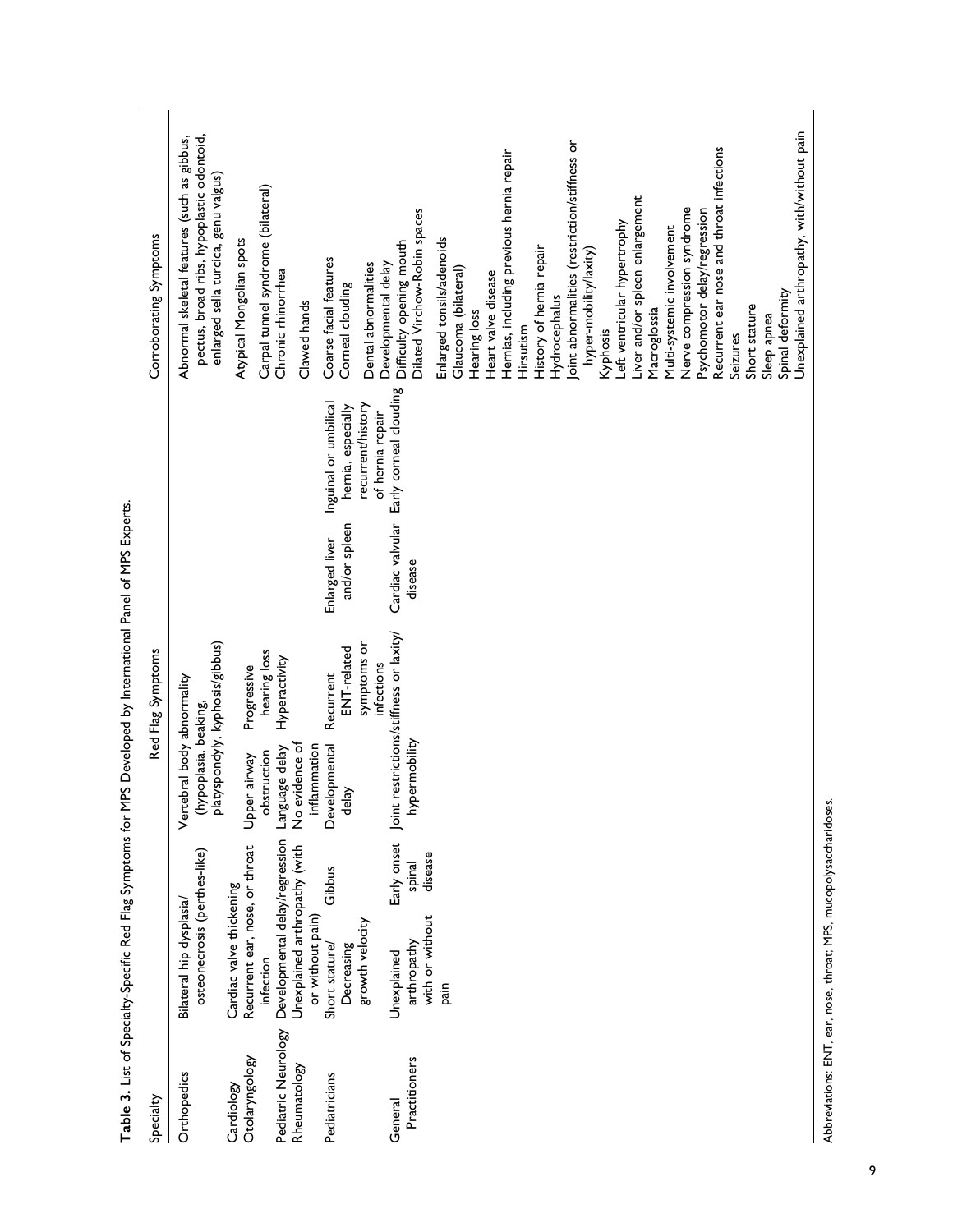aware were associated with MPS. Even with increased awareness among those with little or no experience in managing an MPS patient, a further challenge lies in providing a description of a common presentation of MPS. While skeletal deformities and joint problems are the hallmarks of most of the MPS disorders, we compiled an extensive list of other clinical features with early onset that should make one consider MPS. For example, some of the early presenting signs and symptoms that were frequently reported in the literature and physician survey included growth retardation; recurrent ear, nose, and/or throat infections; coarse facial features; developmental delay; heart valve thickening; corneal clouding; progressive hearing loss; and hernias.

Although others have attempted to generate tools and/or algorithms based on presenting signs and symptoms to aid in the diagnosis of MPS, these efforts have resulted in no noticeable change in the average length of the diagnostic delay over time.<sup>8</sup> The difficulty in distributing this information and its very limited half-life with the target audiences are substantial contributing factors in the failure of these previous attempts. Unfortunately, we will be facing the same challenges with these tools. However, previous efforts have also had several notable limitations. They often targeted only a subset of the specialists likely to encounter undiagnosed individuals with  $MPS$ ,<sup>12–15</sup> were limited to a particular MPS type<sup>14,15</sup> or a sub-group of the MPS population,  $12,13$  resulted in complex, multitiered algorithms with a high degree of specificity and inadequate sensitivity, $12,13$  and relied solely on expert opin- $\text{ion.}^{12-15}$  Several steps were taken to overcome these previous limitations in the current project.

The majority of specialists to whom individuals with MPS present were included. All MPS disorders were targeted collectively, thereby increasing the incidence to within a range that may be more relevant for the target audience<sup>8</sup> and enabling physicians to proceed with the suspicion of MPS in general, without needing specific knowledge of the types of MPS. The proposed screening is based on simple red flags that are easier to recall than a complex algorithm. And importantly, the quality and quantity of data gathered through systematic review and physician survey provided a solid evidence-based foundation.

The literature review was conducted using systematic and reproducible methods and captured a broad range of study designs, including reviews, case reports, case series, and larger observational studies. The physician survey was internationallybased, multilingual, and included data collected from a wide range of specialties, thus reflecting the variation in symptom presentation and patterns of referrals across geographies and specialties. This multimethod approach is important for rare diseases where there is a paucity of large studies that capture the data needed to inform the research question.

Despite the extensive set of data collected, there were some notable limitations. For example, in the literature review, there is an inherent risk of publication bias (ie, there may have been a risk that particularly unusual presentations of MPS were included, as these were considered worthy of publication). However, given the large number of studies returned, and inclusion of several large observational studies, it is expected that these extremely unusual presentations would also be relatively infrequent in the synthesized data set. This limitation of the systematic literature review was also addressed by supplementing the review with a physician survey and by seeking clinical expert feedback on the generalizability of the results. A main limitation of the physician survey was that the data were, by the design of the study, based on physician recall rather than from a chart review. A sign or symptom not reported at presentation may have been due to it not being present, or alternatively, the physician may not have recalled the sign or symptom, or it may not have been identified at that time. Nonspecific signs and symptoms that could be identified by specialists outside of those included in this analysis may also have been missed. Furthermore, the MPS type was reported by the responding physician who may not have been the diagnosing physician, and thus, there may have been inaccuracies. Additionally, not all MPS types were equally represented; however, this limitation was mitigated by analyzing the data by MPS type and by including clinical experts to provide insight into all MPS types. To increase the likelihood of finding eligible physicians to participate in the survey, physicians were selected only from countries where there were known MPS clinics. Although this includes the majority of countries with a well-known population of patients with MPS, it is a limitation that not all countries with potential MPS patients were represented in the analysis.

The compilation of evidence from the systematic literature review and survey is extensive; however, through review and discussion with the international panel of clinical experts, the findings were distilled into targeted lists of specialty-specific red flag signs and symptoms, together with an additional list of corroborating signs and symptoms. These were synthesized into simple, specialty-specific tools that can help raise awareness while reducing the potentially overwhelming amount of information for practitioners who may only ever see 1 or 2 MPS patients in their entire career. The specialty-specific nature of these tools further maximizes their relevance. Importantly, these tools have also been coupled with real-world, up-todate laboratory information to facilitate rapid action following initial suspicion of MPS.

The ability of these tools to have an impact for MPS patients and their families is completely dependent on what happens next. Due to the rarity of the disease, specialists may only see 1 patient with MPS during their career, perhaps years after this paper is published. The key knowledge we have assembled here will need to be available to physicians whenever they happen to encounter that patient. Using repetitive dissemination of our simple, evidence-based, specialty-specific tools and striving to ensure their continual presence (ie, tools posted on hospital walls, incorporation into guidelines, inclusion in an online application), we hope to have the critical information available at the right time for as many cases as possible. The effectiveness of our approach will need to be evaluated in a future study.

Ultimately, though these clinical awareness diagnostic tools will not completely close the diagnostic gap, we hope that they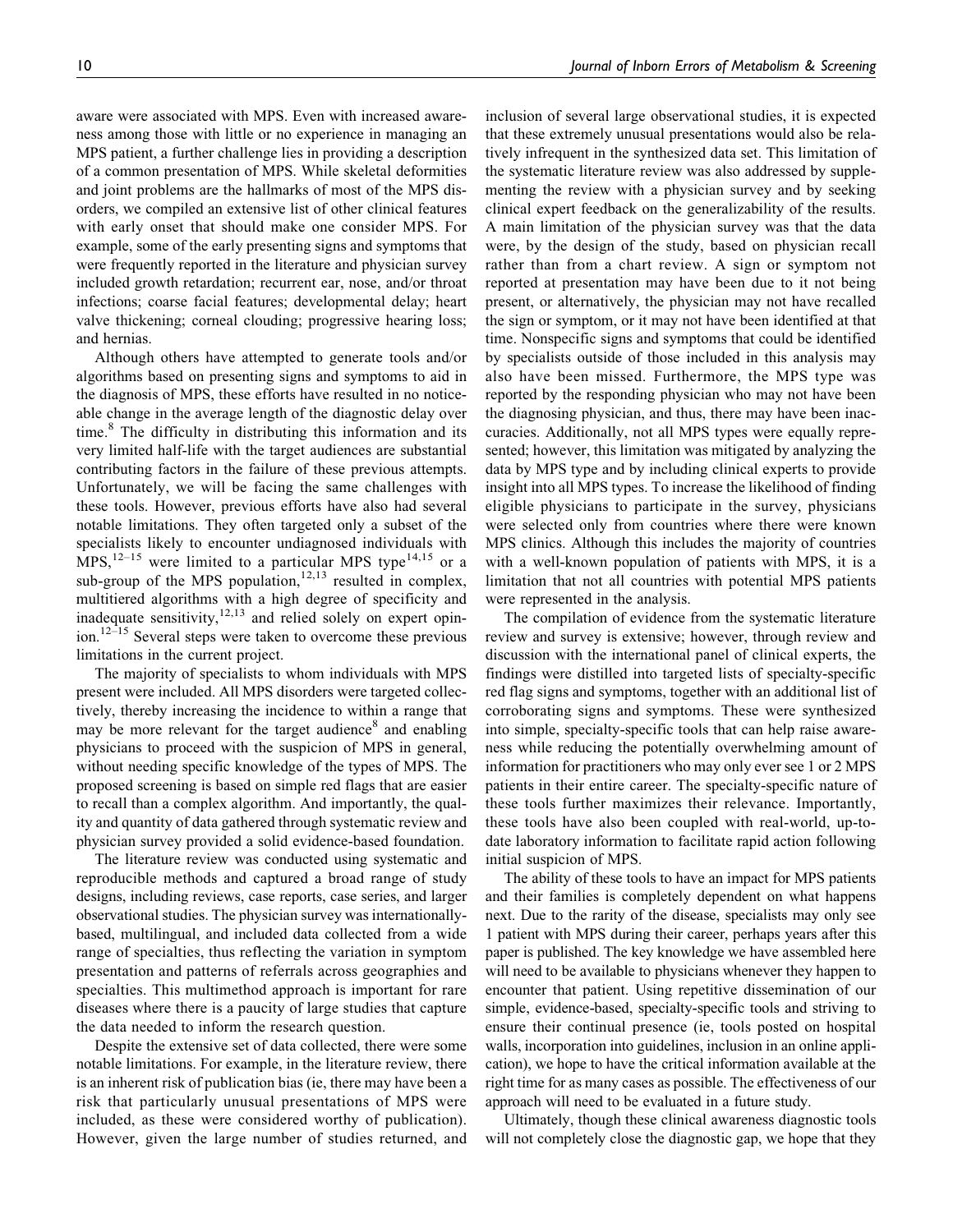will help to narrow it until a more comprehensive solution, such as newborn screening, automated electronic medical record flagging, or mandatory subpopulation screening, is feasible.

#### Authors' Note

Sarah Goring, Suzanne McMullen, Sara Hawley, and Elaina Jurecki contributed to study design, and physician survey conduct. Fathima Mubarack and Elaina Jurecki designed the systematic literature review and Fathima Mubarack performed data extraction and Sarah Goring and Zaeem Khan contributed to the analysis of the systematic literature review. Lorne Clarke, Carolyn Ellaway, Helen E. Foster, Roberto Giugliani, Cyril Goizet, Christina Lampe, Ken Martin, John J. Mitchell, Martha Solano Villarreal, H. Serap Sivri, Fiona J. Stewart, Anna Tylki-Szymanska, Klane White, and Frits Wijburg were members of the clinical expert panel, and provided interpretation of the study results and selection of the relevant symptoms based on the study results. All authors read and approved the final manuscript.

#### Acknowledgments

We would like to acknowledge Dr Mira de Kruijf (Royal Manchester Children's Hospital), Dr Kuo Sheng Lee (Mackay Memorial Hospital), Dr Elizabeth Braunlin (University of Minnesota), Neil James, Tiffany Wong, Grace Chen, and Emanuela Izzo (BioMarin Pharmaceutical Inc.) for their contributions to this study.

# Declaration of Conflicting Interests

The author(s) declared the following potential conflicts of interest with respect to the research, authorship, and/or publication of this article: Lorne Clarke receives honoraria and travel support from Sanofi, BioMarin, and Shire related to participation in disease registry boards and speakers bureaus. Carolyn Ellaway has received travel support and honoraria from BioMarin, Sanofi Genzyme, and Shire. Helen E. Foster on behalf of Newcastle University, United Kingdom has received speaker/chair honoraria and unrestricted educational bursaries from BioMarin and Sanofi Genzyme. Roberto Giugliani has received investigator fees, and/or travel grants, and/or speaker honoraria from Actelion, Amicus, Armagen, BioMarin, GC Pharma, JCR Pharmaceuticals, Lysogene, Sanofi Genzyme, Shire, and Ultragenyx. Cyril Goizet has received consulting fees from Sanofi Genzyme and BioMarin; honorarium for participation in advisory boards from Bio-Marin and Sanofi Genzyme; financial support for research activities from Sanofi Genzyme, Shire, and BioMarin; and funding for inscriptions and travels for congresses from Sanofi Genzyme, Shire, and BioMarin. Sara Hawley, Elaina Jurecki, and Fathima Mubarack are employees and stockholders of BioMarin. Christina Lampe has received honoraria/consultation fees from Shire, Alexion, Actelion, BioMarin and Genzyme, and has participated in company sponsored speaker's bureau for Shire, Alexion, Actelion, BioMarin and Genzyme. Ken Martin has accepted consulting fees or honoraria from the following companies engaged in developing MPS-related therapies: BioMarin, Sangamo, REGENXBIO, Ultragenyx, and Shire. John J. Mitchell has received speaker fees, consulting fees and research support from BioMarin and Shire, and receives funding support from the Harpur Foundation. H. Serap Sivri has received travel support and honoraria from BioMarin. Martha Solano Villarreal has received speaker fees and consulting fees from BioMarin. Fiona J. Stewart has received speaker fees and consultancy fees from BioMarin. Anna Tylki-Szymanska has received honoraria/consultation fees from Shire, BioMarin, Chiesi and Genzyme, and has participated in company sponsored speaker's bureau for Shire, BioMarin and Genzyme. Klane

White has received honoraria/travel support from BioMarin, Genzyme, and Medicrea, and receives royalties from UpToDate.com and grant support from BioMarin. Frits Wijburg has received honoraria for presentations and board meetings, travel expenses to meetings and honoraria for consultancy work from Sanofi Genzyme, BioMarin, Actelion and Shire, and has received unrestricted educational grants and research grants from Sanofi Genzyme, BioMarin and Actelion. Sarah Goring, Zaeem Khan, and Suzanne McMullen declare that they have no competing interests.

#### Funding

The author(s) disclosed receipt of the following financial support for the research, authorship, and/or publication of this article: This study was funded by BioMarin Pharmaceutical Inc.

# ORCID iD

Christina Lampe <http://orcid.org/0000-0003-4953-7119>

#### Supplemental Material

Supplemental material for this article is available online

#### References

- 1. Muenzer J. Overview of the mucopolysaccharidoses. Rheumatology. 2011;50:v4-v12.
- 2. Bittar T. Mucopolysaccharidosis. In: Grogan DP, ed. Medscape. New York, NY: Medscape; 2013.
- 3. Neufeld EU, Muenzer J. The mucopolysaccharidoses. In: Scriver CR, Beaudet AL, Sly WS, Valle D, Childs B, Kinzler KW, Vogelstein B, eds. The metabolic and molecular bases of inherited disease. New York: McGraw-Hill; 2001: pp. 3421-3452.
- 4. Baehner F, Schmiedeskamp C, Krummenauer F, et al. Cumulative incidence rates of the mucopolysaccharidoses in Germany. J Inherit Metab Dis. 2005;28(6):1011-1017.
- 5. Meikle PJ, Hopwood JJ, Clague AE, Carey WF. Prevalence of lysosomal storage disorders. JAMA. 1999;281(3):249-254.
- 6. Poorthuis BJ, Wevers RA, Kleijer WJ, et al. The frequency of lysosomal storage diseases in the Netherlands. Human Genet. 1999;105(1-2):151-156.
- 7. Lin HY, Lin SP, Chuang CK, et al. Incidence of the mucopolysaccharidoses in Taiwan, 1984-2004. Am J Med Genet A. 2009; 149A(5):960-964.
- 8. Kuiper GA, Meijer OL, Langereis EJ, Wijburg FA. Failure to shorten the diagnostic delay in two ultra-orphan diseases (mucopolysaccharidosis types I and III): potential causes and implications. Orphanet J Rare Dis. 2018;13(1):2.
- 9. Wilson GN. Hunter syndrome (mucopolysaccharidosis II): diagnosis, genetic testing, treatment, and referral. Consultant for Pediatricians. 2015;14(5):206-212.
- 10. Centre for Reviews and Dissemination. Systematic Reviews: CRD's Guidance for Undertaking Reviews in Health Care. Layerthorpe, York: University of York. 2009. [https://www.york.](https://www.york.ac.uk/media/crd/Systematic_Reviews.pdf) [ac.uk/media/crd/Systematic\\_Reviews.pdf](https://www.york.ac.uk/media/crd/Systematic_Reviews.pdf)
- 11. Moher D, Liberati A, Tetzlaff J, Altman DG. Preferred reporting items for systematic reviews and meta-analyses: the PRISMA statement. BMJ. 2009;339:b2535.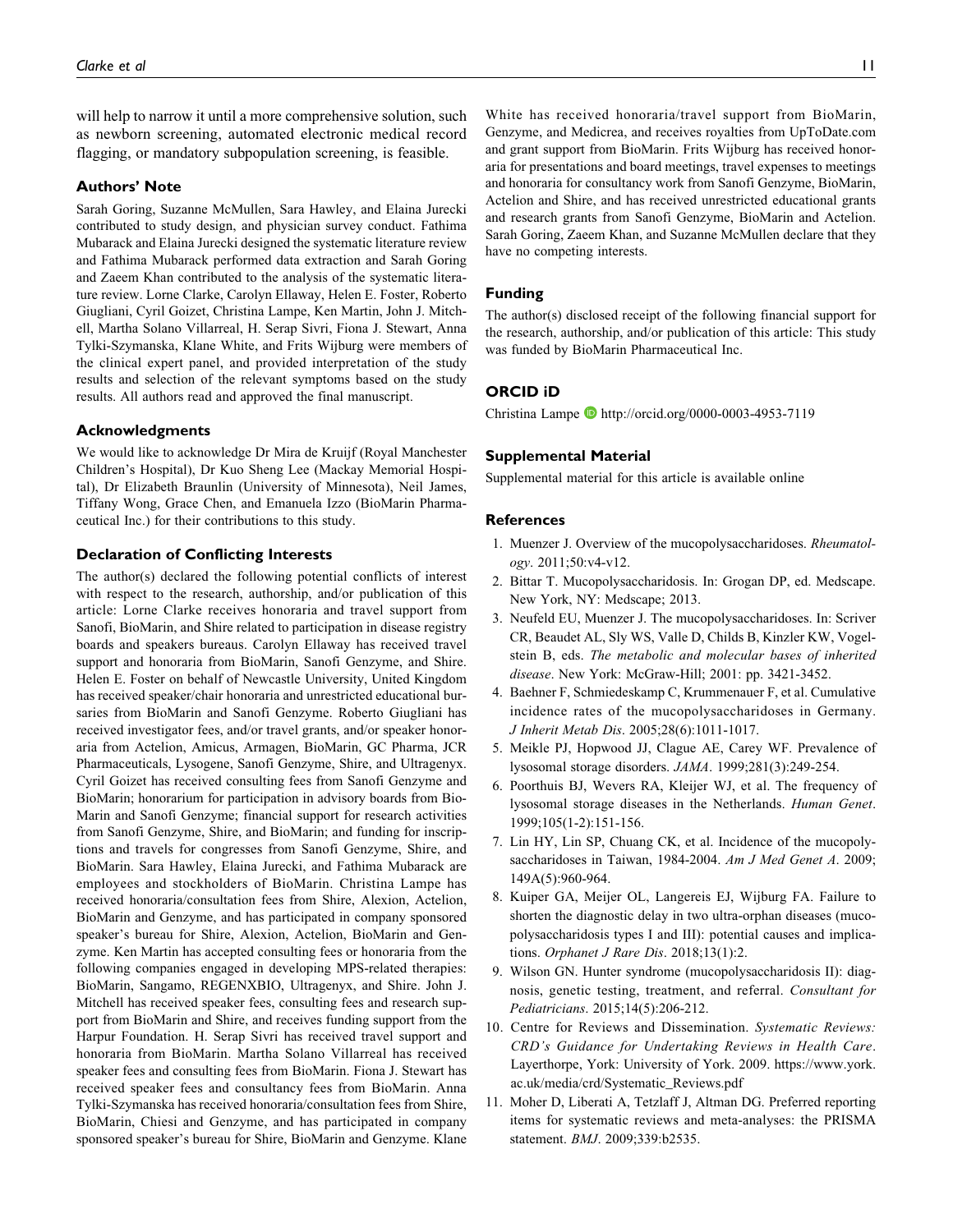- 12. Cimaz R, Coppa GV, Koné-Paut I, et al. Joint contractures in the absence of inflammation may indicate mucopolysaccharidosis. Pediatr Rheumatol. 2009;7:18.
- 13. Lehman TJA, Miller N, Norquist B, Underhill L, Keutzer J. Diagnosis of the mucopolysaccharidoses. Rheumatology. 2011;50(5): v41-v48.
- 14. Wood T, Bainbridge K, Beck M, et al. Diagnosing mucopolysaccharidosis IVA. J Inherit Metab Dis. 2013;36(2): 293-307.
- 15. Wood T, Bodamer OA, Burin MG, et al. Expert recommendations for the laboratory diagnosis of MPS VI. Mol Genet Metab. 2012; 106(1):73-82.